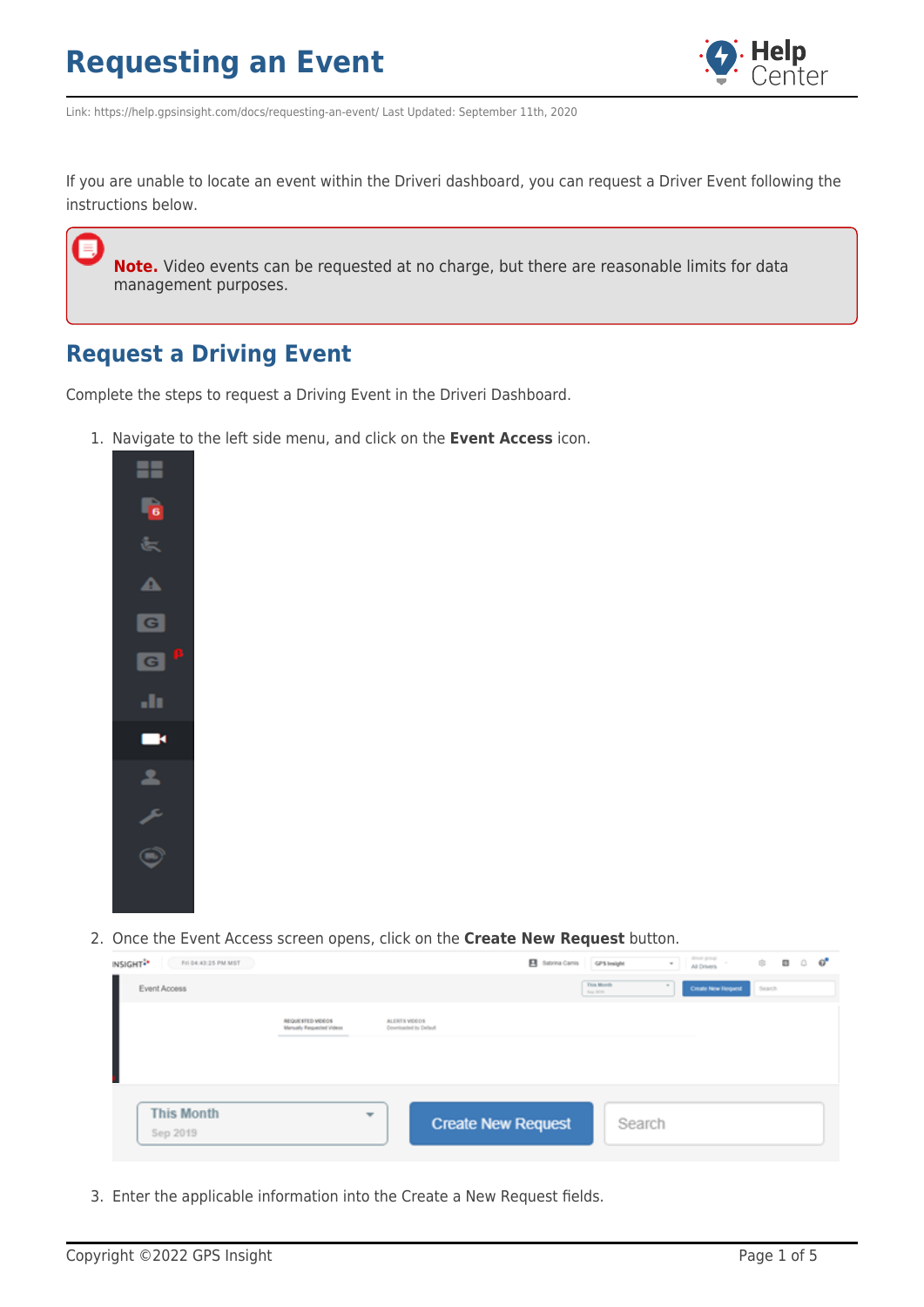

Link: https://help.gpsinsight.com/docs/requesting-an-event/ Last Updated: September 11th, 2020



4. Once complete, you will see the vehicle's active events on the map.



5. Click on a number to expand the events.



6. Click on the event you were searching for, then click on **Add to Cart**.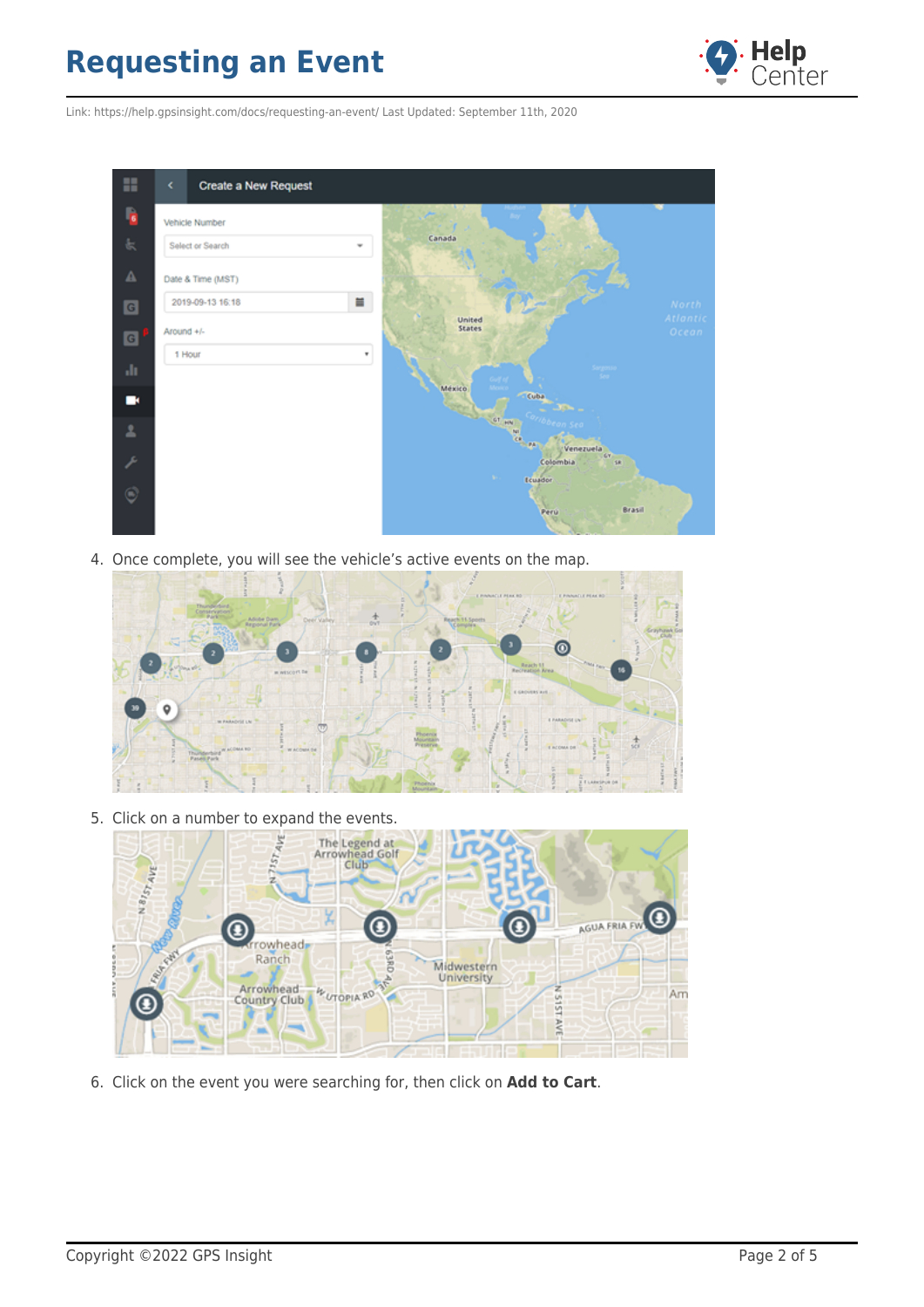

Link: https://help.gpsinsight.com/docs/requesting-an-event/ Last Updated: September 11th, 2020



7. Once you click Add to Cart, the icon will turn Red and you will see a shopping cart in the upper right-hand corner showing the number of videos you have selected.



8. You can also request videos based on time. Select the "list" view option to see video clips sorted by time: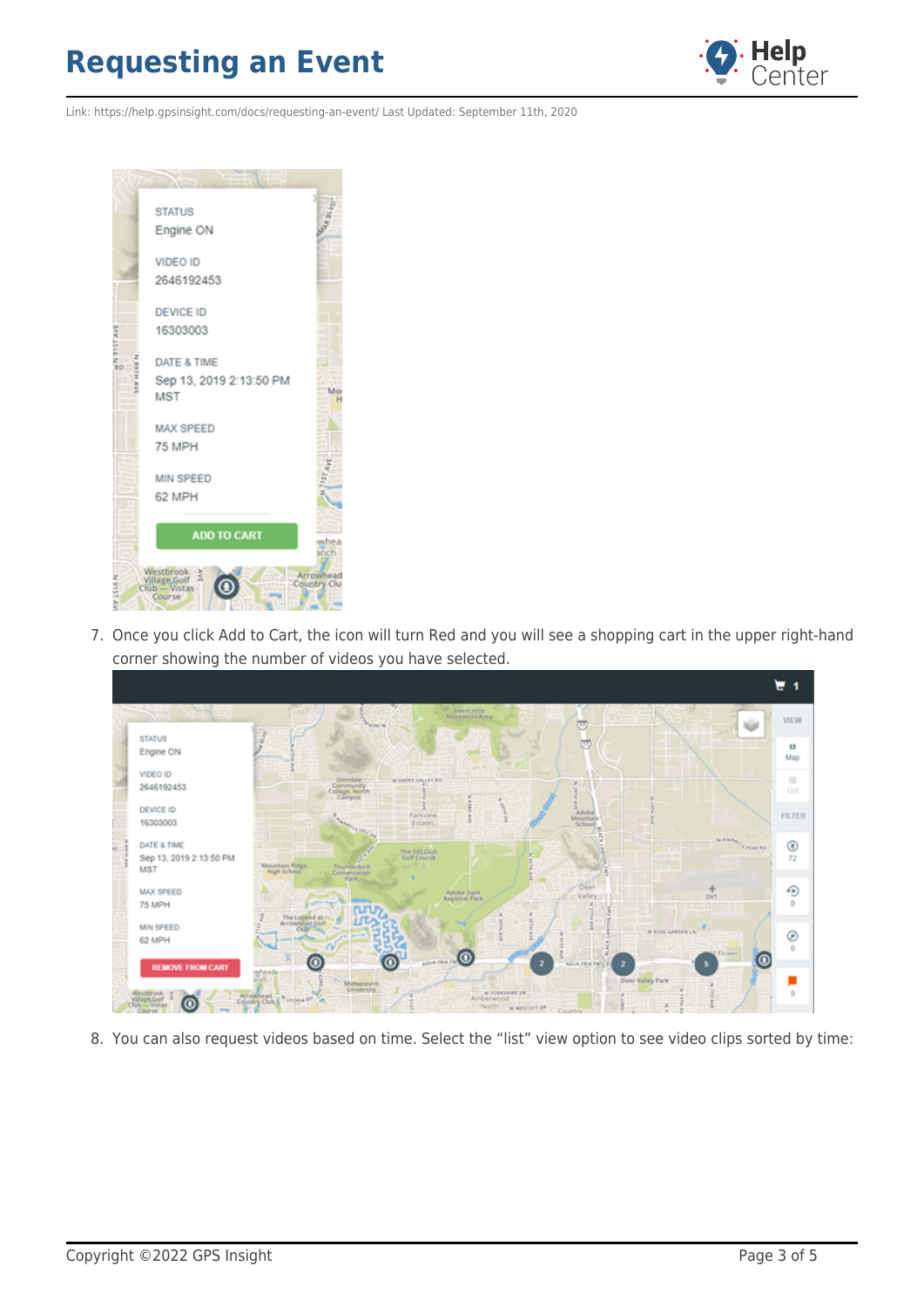

Link: https://help.gpsinsight.com/docs/requesting-an-event/ Last Updated: September 11th, 2020

|                                 |                       |                  |               |                                     |                         |                  |              | $\mathbf{r}$  |
|---------------------------------|-----------------------|------------------|---------------|-------------------------------------|-------------------------|------------------|--------------|---------------|
| <b>DE Add all to cart</b>       | Wideo ID              | <b>Device ID</b> | Engine Status | Date & Time +                       | <b>Maximum</b><br>Speed | Minimum<br>Speed | Alerta.      | VIEW          |
| Adds up to 30 states a from the |                       |                  |               |                                     |                         |                  |              | $\sim$        |
| ADD TO CART                     | ۰<br>2675188404       | 16302975         | Engine ON     | Sep 16, 2019<br>02:46 PM MST        | NA                      | Ast.             | 0.Alerts >   | Map           |
|                                 |                       |                  |               |                                     |                         |                  |              | ш<br>tar      |
| ADD TO CART                     | ۰<br>2675180409       | 16302975         | Engine CN     | Sep 16, 2019<br>62:45 PM MST        | NA                      | NA.              | 0. Alerto 3  | <b>FILTER</b> |
|                                 |                       |                  |               |                                     |                         |                  |              |               |
| ADD TO CART                     | $\circ$<br>2675188451 | 16302975         | Engine ON     | Sep 16, 2019<br>62-44 PM MST        | NA                      | Aut.             | 0.Alerta 2   | ◉<br>T2       |
|                                 |                       |                  |               |                                     |                         |                  |              |               |
| ADDED TO CART                   | ۰<br>2675188429       | 16302975         | Engine ON     | Sep 16, 2019<br><b>62 K3 PM MST</b> | NA                      | Page,            | 0.Alerts >   | ⊕             |
|                                 |                       |                  |               |                                     |                         |                  |              | ٠             |
| ADDED TO CARD                   | $\circ$<br>2675188413 | 16302975         | Engine CN     | Sep 16, 2019<br>62-A2-PM MST        | NA.                     | NA.              | 0. Alerto 31 |               |
|                                 |                       |                  |               |                                     |                         |                  |              | ⊛<br>٠        |
| ADD TO CART                     | ٥<br>2675134299       | 16302975         | Engine ON     | Sep 16, 2019<br>62-42 PM MST        | NA                      | NA               | 0.Alerta 2   |               |
|                                 |                       |                  |               |                                     |                         |                  |              | $\sim$        |

- 9. Click on the shopping cart.
	- All selected videos will show here.
- 10. Click **Next**.

|                            |        |            |                              | $\mathbf{I}$ |
|----------------------------|--------|------------|------------------------------|--------------|
|                            | SL NO. | VIDEO ID   | <b>START TIME</b>            |              |
|                            | 34     | 2646192453 | Sep 13, 2019<br>02:13 PM MST | $\asymp$     |
|                            |        |            |                              |              |
|                            |        |            |                              |              |
|                            |        |            |                              |              |
|                            |        |            |                              |              |
| <b>Controller Services</b> |        |            |                              |              |
| AGS                        |        |            |                              |              |
| ÷                          |        |            |                              |              |
| ain<br><b>Iste</b>         |        |            |                              |              |
| ens<br>т                   |        |            |                              |              |
|                            |        |            |                              |              |
|                            |        |            |                              |              |
|                            |        |            |                              |              |
|                            |        |            |                              |              |
|                            |        |            | <b>NEXT</b>                  |              |

11. Select or write your reason for the request and click on **Submit Request**.